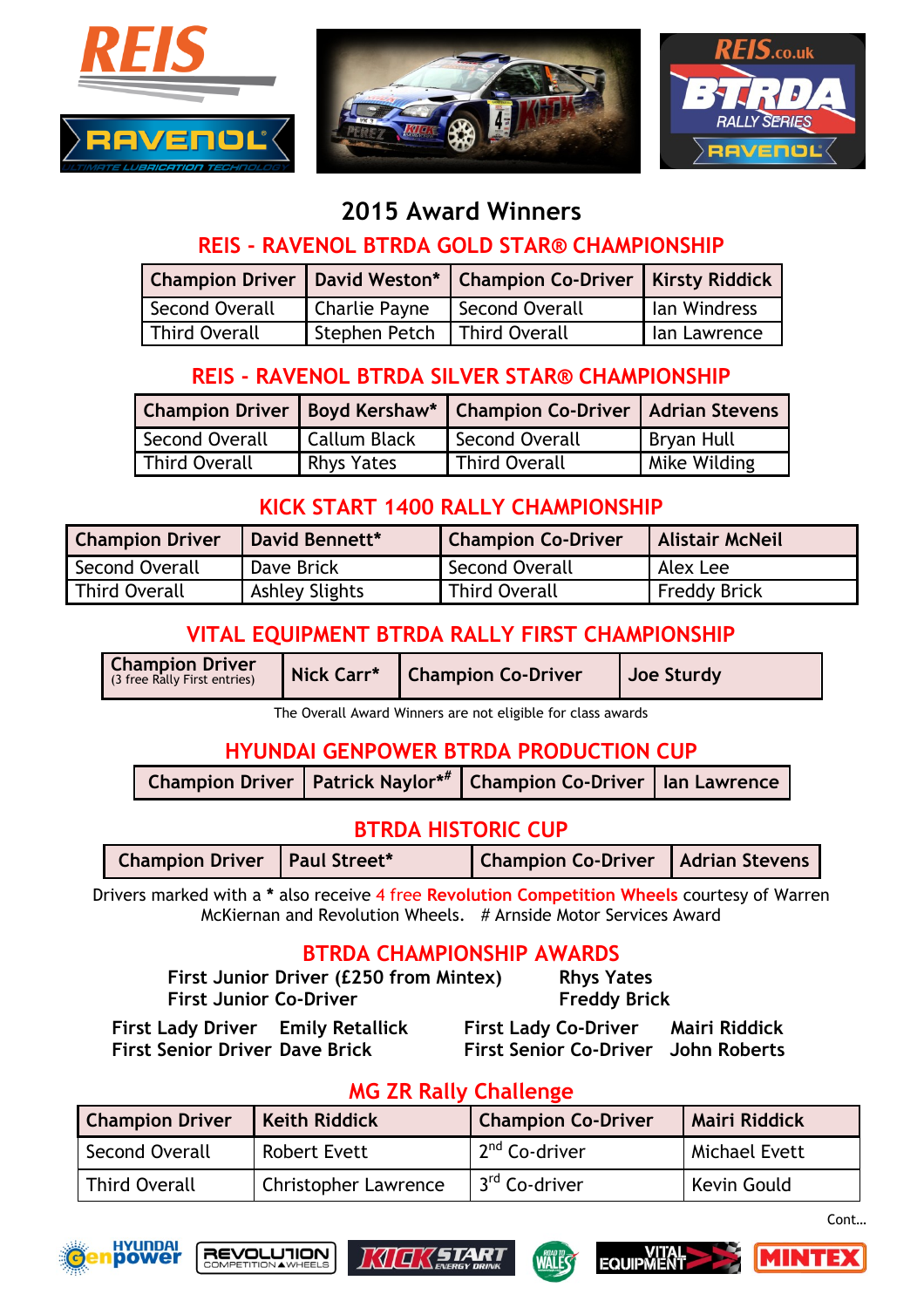





### **REIS - RAVENOL BTRDA GOLD STAR CHAMPIONSHIP CLASS AWARDS**

| Class B14           | <b>Driver</b>  | <b>Co-Driver</b>       | <b>Class B13</b>  | <b>Driver</b> | <b>Co-Driver</b>      |
|---------------------|----------------|------------------------|-------------------|---------------|-----------------------|
| ⊣st                 | Jamie Anderson | <b>Carl Williamson</b> | 4 St              | Luke Francis  | John Roberts          |
| $\overline{2^{nd}}$ | Paul Bird      | Jon Scott              | ้ <sub>ว</sub> ทd | Dylan Davies  | <b>Llion Williams</b> |
| $\mathcal{L}$       | Brian Bell     | <b>Aled Davies</b>     | rd-               | Sara Williams | Alan Walker           |

| <b>Class N4</b> | <b>Driver</b>        | <b>Co-Driver</b>         | <b>Class N3</b> | <b>Driver</b>       | <b>Co-Driver</b> |
|-----------------|----------------------|--------------------------|-----------------|---------------------|------------------|
| ⊿st             | <b>Russ Thompson</b> | Andy Murphy              | 4 ST            | <b>Tony Simpson</b> | lan Bevan        |
| າ $nd$          | Tom Naughton         | Andrew Mort              | ว $nd$          | Kevin Pugh          | Michael Pugh     |
| nrd             | Aaron McClure        | <b>Elliott Edmondson</b> |                 |                     |                  |

| <b>Class B12</b> | Driver               | Co-Driver     | <b>Class B11</b> | <b>Driver</b>        | <b>Co-Driver</b>   |
|------------------|----------------------|---------------|------------------|----------------------|--------------------|
| 1st              | Tim Phelps           | Elwyn Manuel  | 1st              | <b>Tony Williams</b> | Karen Phelps       |
| 2 <sub>nd</sub>  | <b>Richard Sykes</b> | Emma Morrison | າnd              | Jon Ballinger        | Tom Murphy         |
|                  |                      |               | rdر              | <b>Andy Davison</b>  | <b>Will Rogers</b> |

| <b>Class B10</b> | <b>Driver</b>        | <b>Co-Driver</b> | <b>Class H3</b> | <b>Driver</b> | <b>Co-Driver</b> |
|------------------|----------------------|------------------|-----------------|---------------|------------------|
| ⊿ St             | James Hutchings      | James Hood       | ⊿st             | Jake Scannell | Andrew Joll      |
| 2 <sub>ud</sub>  | <b>Philip Clarke</b> | <b>Phil Hall</b> | $\gamma$ nd     |               | Jim Goodman      |
| $2^{\text{rd}}$  | Cristian South       | Tom Woodburn     |                 |               |                  |

| <b>Class H2</b>          | <b>Driver</b> | <b>Co-Driver</b>      | <b>Class H1</b> | <b>Driver</b> | <b>Co-Driver</b>    |
|--------------------------|---------------|-----------------------|-----------------|---------------|---------------------|
| ⊿st                      | Dave Forrest  | <b>Charlie Carter</b> | ⊿st             | Barry Jordan  | James Gratton-Smith |
| $\overline{\mathcal{L}}$ | David Dobson  | Phil Sandham          |                 |               |                     |
| rd-                      | Jason Gardner |                       |                 |               |                     |

#### **KICK START 1400 - CLASS AWARDS**

| Class 1400S     | <b>Driver</b>       | <b>Co-Driver</b> | <b>Class 1400C</b> | <b>Driver</b>        | <b>Co-Driver</b>     |
|-----------------|---------------------|------------------|--------------------|----------------------|----------------------|
| ⊿st             | <b>Ryan Weston</b>  | Mark McCulloch   | 4 St               | <b>Keith Riddick</b> | Mairi Riddick        |
| 7 <sub>nd</sub> | <b>Chris Powell</b> | Pamela Hilton    | າnd                | Scott Sloan          | <b>Michael Evett</b> |
| لrd.            | Kieran Darrington   | Jim Lewis        | ን <sup>rd</sup>    | <b>Robert Evett</b>  | Kevin Gould          |

# **VITAL EQUIPMENT BTRDA RALLY FIRST - CLASS AWARDS**

| Class RF1.4     | <b>Driver</b>          | <b>Co-Driver</b>       | Class RF1.6                 | <b>Driver</b>        | <b>Co-Driver</b>     |
|-----------------|------------------------|------------------------|-----------------------------|----------------------|----------------------|
| 1 <sup>st</sup> | Morgan Handford        | Simon Broom            | 4 St<br>(2 free RF entries) | <b>Chris Wheeler</b> | Yan Griffiths        |
| 2 <sup>nd</sup> | Jonathan               | <b>Eliot Retallick</b> | 2 <sub>nd</sub>             | Matthew              | Charlotte            |
|                 | Pickering              |                        |                             | Thompson             | Banner               |
| 3 <sup>rd</sup> | <b>Emily Retallick</b> | <b>Caron Tomlinson</b> | ን <sup>rd</sup>             | Neil Andrew          | <b>Dominic Adams</b> |

| Class RF 1.0                                   | <b>Driver</b>         | <b>Co-Driver</b> |  |
|------------------------------------------------|-----------------------|------------------|--|
| $\overline{1}^{\text{st}}$ (2 free RF entries) | Mick Quinn            | Neill Carman     |  |
| 2 <sub>nd</sub>                                | John Freeman          | Duncan Freeman   |  |
| ρης                                            | <b>Thomas Bayliss</b> | Joseph Jones     |  |











Cont…